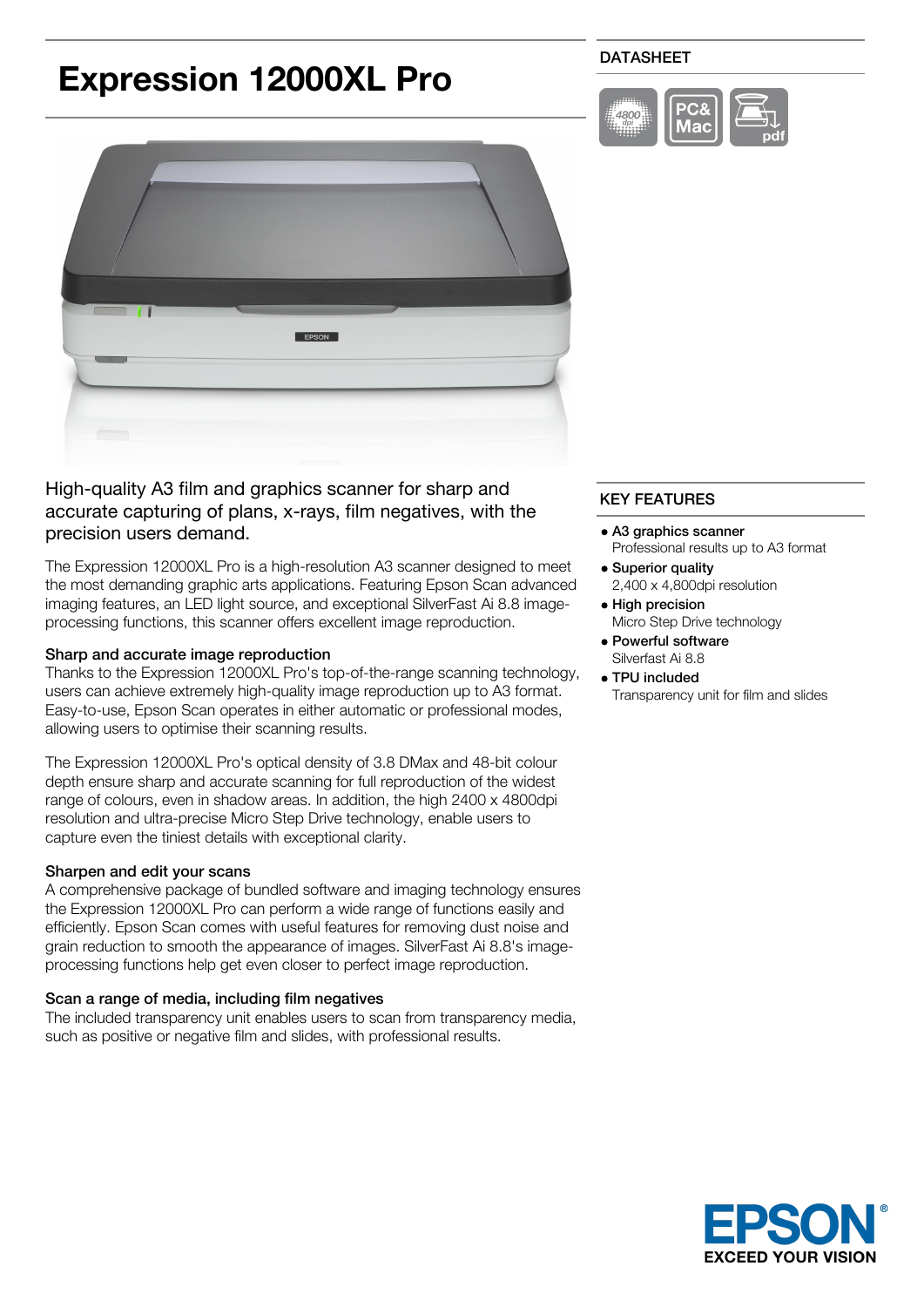## PRODUCT SPECIFICATIONS

| Scanner type                | <b>Graphics Scanner</b>                                                                  |
|-----------------------------|------------------------------------------------------------------------------------------|
| <b>Scanning Resolution</b>  | 2,400 dpi x 4,800 dpi (Horizontal x Vertical)                                            |
| <b>Optical Density</b>      | 3.8 Dmax                                                                                 |
| <b>Paper Formats</b>        | A3, A4, A5, B4, B5                                                                       |
| <b>Colour Depth</b>         | Input: 16 Bits Colour / 16 Bits Monochrome, Output: 48 Bits Colour / 48 Bits Monochrome  |
| Scanning Range (maximum)    | 310 mm x 437 mm (Horizontal x Vertical)                                                  |
| Application                 | <b>High Resolution</b>                                                                   |
| <b>SCANNER</b>              |                                                                                          |
| Light Source                | ReadyScan LED technology                                                                 |
| <b>SCAN SPEED</b>           |                                                                                          |
| <b>Scanning Speed</b>       | Monochrome: 12 s/page - Colour: 12 s/page measured with size: A3, resolution: 300 dpi    |
| <b>SCANNING FEATURES</b>    |                                                                                          |
| Output formats              | BMP, JPEG, TIFF, multi-TIFF, PDF                                                         |
| <b>CONNECTIVITY</b>         |                                                                                          |
| Interfaces                  | USB 2.0 Type B                                                                           |
| <b>GENERAL</b>              |                                                                                          |
| <b>Product dimensions</b>   | 656 x 460 x 292 mm (Width x Depth x Height)                                              |
| Product weight              | 20.5 kg                                                                                  |
|                             | Epson Scan2 (TWAIN)                                                                      |
| <b>Drivers</b>              |                                                                                          |
| <b>Included Software</b>    | Epson Scan 2, SilverFast Ai ver.8.8                                                      |
| <b>Compatible Operating</b> | Mac OS 10.10.x, Mac OS 10.11, Mac OS 10.7.x, Mac OS 10.8.x, Mac OS 10.9.x, Mac OS X      |
| Systems                     | 10.6.8, Windows 10, Windows 7, Windows 7 x64, Windows 8 (32/64 bit), Windows 8.1,        |
|                             | Windows 8.1 x64 Edition, Windows Server 2003 (32/64bit), Windows Server 2008 (32/64bit), |
|                             | Windows Server 2008 R2, Windows Server 2012 (64bit), Windows Server 2012 R2, Windows     |
|                             | Vista, Windows XP                                                                        |
| <b>Electrical Standards</b> | <b>Energy Star Compliant</b>                                                             |
| Humidity                    | Operation 10% - 80%, Storage 10% - 85%                                                   |

**Expression 12000XL Pro**

# WHAT'S IN THE BOX

- Main unit
- A3 Transparency Unit
- Power cable
- Setup guide
- Software (CD)
- USB cable
- Warranty document